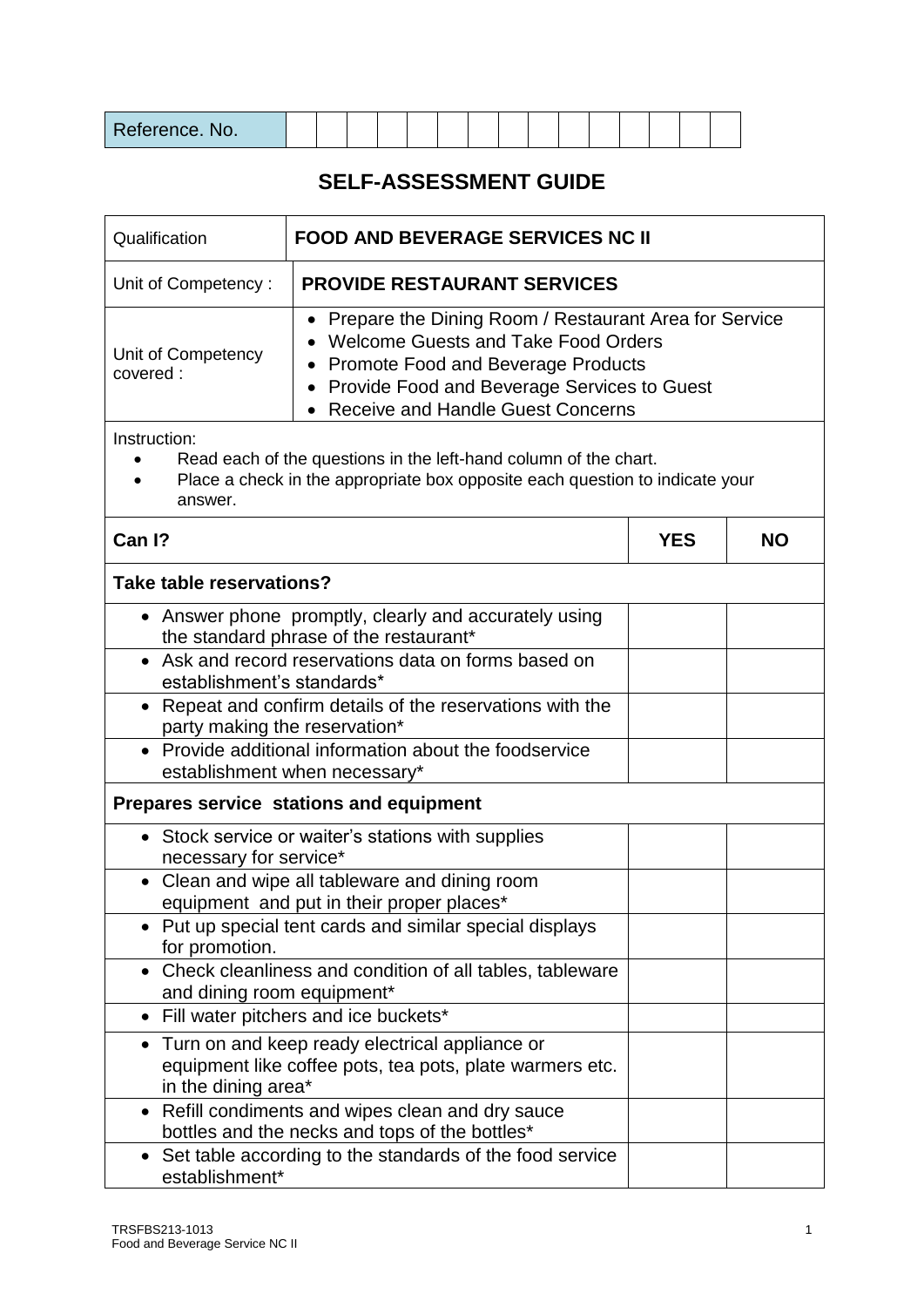| Set up table in the dining area                                                                                                                                                          |  |
|------------------------------------------------------------------------------------------------------------------------------------------------------------------------------------------|--|
| • Lay table cloth such that the overhangs or drops are of<br>the same length around the sides of the table*                                                                              |  |
| • Set cover correctly in cases where the menu is pre-<br>arranged or fixed according to the pre-determined<br>menu <sup>*</sup>                                                          |  |
| • Wipe and polish tableware and glassware before they<br>are set on the table*                                                                                                           |  |
| Fold properly serviettes napkins and lays on the table<br>$\bullet$<br>appropriately according to napkin folding style*                                                                  |  |
| Skirt properly buffet or display tables taking into<br>$\bullet$<br>account symmetry, balance and harmony in size and<br>design*                                                         |  |
| • Set up for banquet functions, events or catering, tables<br>according to the room set-up requirement stipulated in<br>the event order form or similar agreement form with the<br>host* |  |
| • Adjust lights according to time of the day*                                                                                                                                            |  |
| • Arrange tables, chairs and other dining room furniture<br>to ensure comfort and convenience of the guests                                                                              |  |
| • Play appropriate music when applicable                                                                                                                                                 |  |
| • Clean floors/carpets and makes sure that all are dry*                                                                                                                                  |  |
| • Adjust air-condition or cooling units for the comfort of<br>the guests*                                                                                                                |  |
| • Set-up decorations according to theme or concept of<br>the dining room.                                                                                                                |  |
| <b>Welcome and greet guests</b>                                                                                                                                                          |  |
| • Acknowledge guests as soon as they arrive*                                                                                                                                             |  |
| • Greet the guest with an appropriate welcome*                                                                                                                                           |  |
| • Check details of reservations based on established<br>standard policy*                                                                                                                 |  |
| Seat the guests                                                                                                                                                                          |  |
| • Escort and seat guests according to table allocations*                                                                                                                                 |  |
| • Utilize tables according to the number of party.                                                                                                                                       |  |
| • Seat guests evenly among stations to control the<br>traffic flow of guests in the dining room.                                                                                         |  |
| • Open table napkins for the guests when applicable*                                                                                                                                     |  |
| • Serve water when applicable, according to the<br>standards of the food service facility*                                                                                               |  |
| Take food and beverage orders                                                                                                                                                            |  |
| Present guests the menu according to established<br>$\bullet$<br>standard practice*                                                                                                      |  |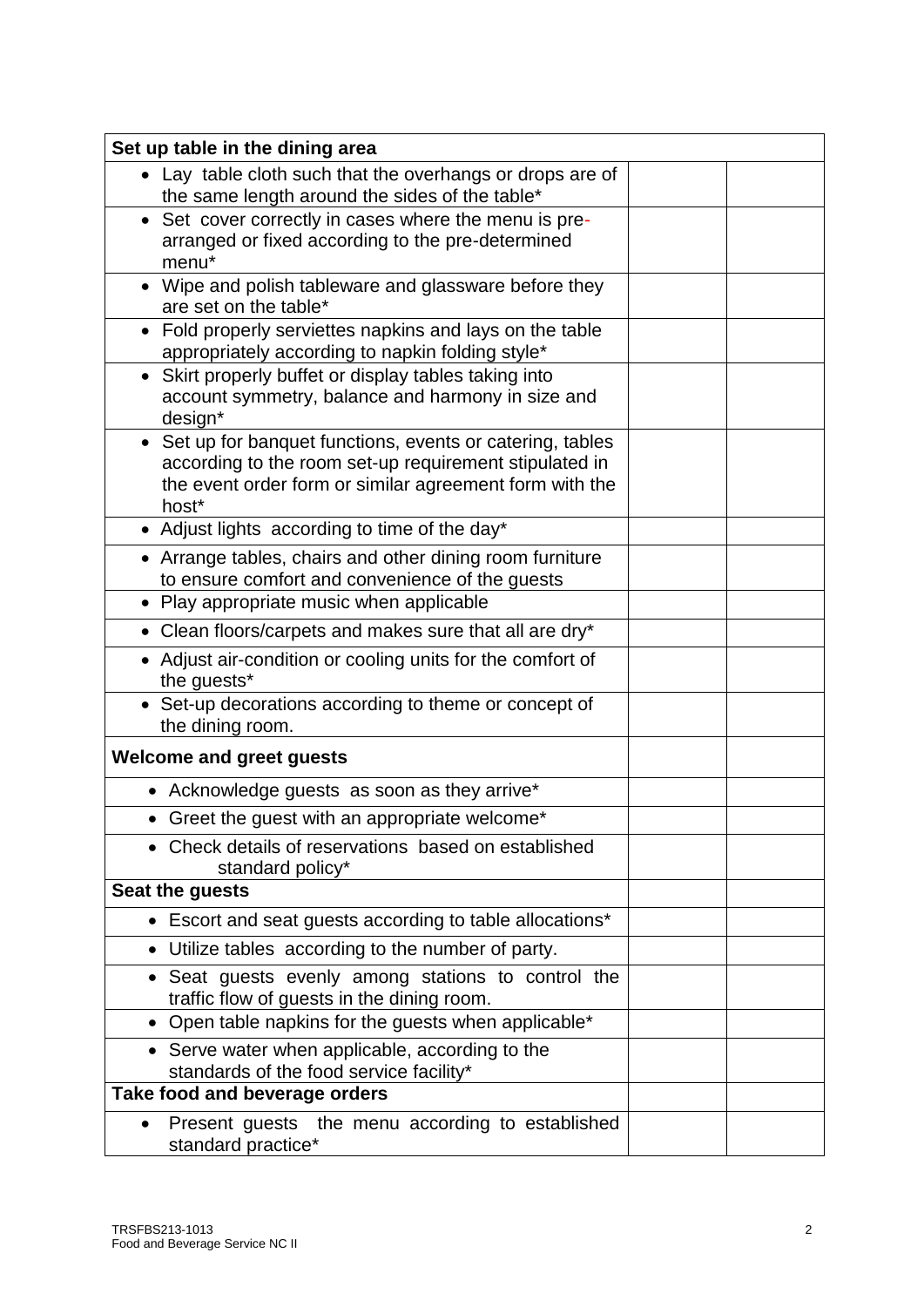| Take and record orders completely and accurately                                                                                                                                         |  |
|------------------------------------------------------------------------------------------------------------------------------------------------------------------------------------------|--|
| with minimal disruption to guests*                                                                                                                                                       |  |
| Make recommendation and suggestion to assist<br>$\bullet$<br>customers with drink and meal selections*                                                                                   |  |
| Provide tableware and cutlery appropriate for the                                                                                                                                        |  |
| menu choices and adjusts in accordance<br>with                                                                                                                                           |  |
| establishment procedures*                                                                                                                                                                |  |
| Answer customer questions on menu items accurately<br>and courteously*                                                                                                                   |  |
| Note special requests and requirements accurately*                                                                                                                                       |  |
| Repeat orders back to the guests to confirm items*                                                                                                                                       |  |
| Liaise between kitchen and service areas                                                                                                                                                 |  |
| • Place order and send to the kitchen/bar promptly*                                                                                                                                      |  |
| • Check quality of food in accordance with<br>establishment standards*                                                                                                                   |  |
| • Check tableware for chips, marks, cleanliness, spills,<br>and drips*                                                                                                                   |  |
| • Carry out plates and/or trays safely.*                                                                                                                                                 |  |
| • Advise colleagues promptly regarding readiness of<br>items for service                                                                                                                 |  |
| • Relay accurately Information about special requests,<br>dietary or cultural requirements to kitchen where<br>appropriate*                                                              |  |
| • Observe work technology according to establishment<br>standard policy and procedures*                                                                                                  |  |
| Know the product                                                                                                                                                                         |  |
| • Master names and pronunciations of dishes in the<br>menu*                                                                                                                              |  |
| Memorize ingredients of dishes*<br>$\bullet$                                                                                                                                             |  |
| Know sauces and accompaniments by heart*                                                                                                                                                 |  |
| Study descriptions of every item in the menu *                                                                                                                                           |  |
| Master common food allergens to prevent serious<br>$\bullet$<br>health consequences*                                                                                                     |  |
| Undertake suggestive selling                                                                                                                                                             |  |
| Provide information about the food items in clear<br>$\bullet$<br>explanations and descriptions*                                                                                         |  |
| Offer item on specials or promos to assist guests<br>$\bullet$<br>with food and beverage selections*                                                                                     |  |
| Suggest name of specific menu items to guests<br>$\bullet$<br>rather than just mentioning the general categories in<br>the menu to help them make the choice and know<br>what they want* |  |
| Recommend standard food and beverage pairings*<br>٠                                                                                                                                      |  |
| Give several choices to provide more options to<br>$\bullet$<br>guests                                                                                                                   |  |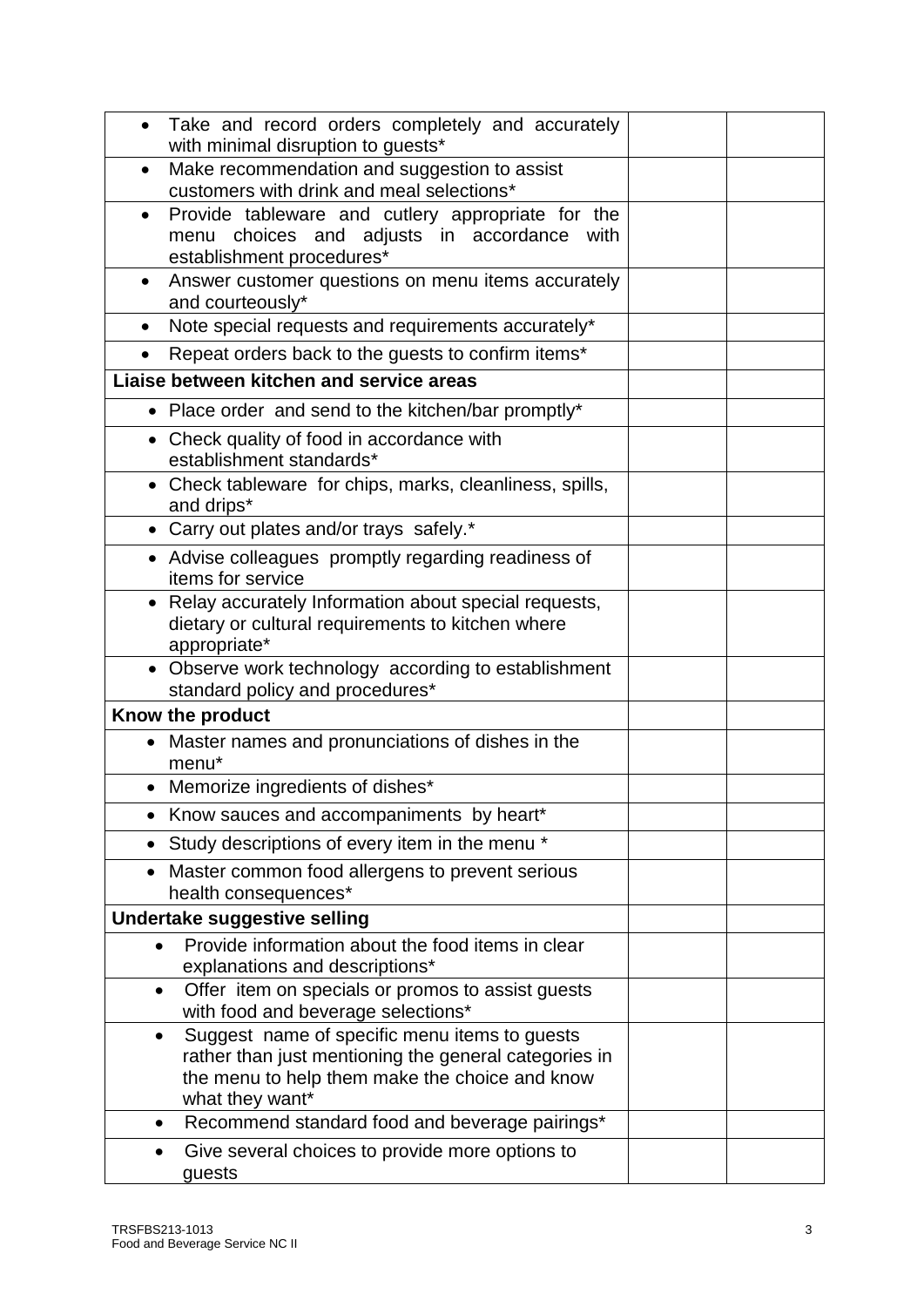|           | Use descriptive words while explaining the dishes to                                       |  |
|-----------|--------------------------------------------------------------------------------------------|--|
|           | make it more tempting and appetizing*                                                      |  |
|           | Carry out suggestive selling discreetly so as not to                                       |  |
|           | be too pushy or too aggressive*                                                            |  |
|           | <b>Carry out upselling strategies</b>                                                      |  |
|           | Suggest slow moving but highly profitable items<br>to                                      |  |
|           | increase guest check*                                                                      |  |
| $\bullet$ | Offer second servings of items order*                                                      |  |
| $\bullet$ | Mention food portion or size for possible adjustments                                      |  |
|           | with the orders.                                                                           |  |
| $\bullet$ | Recommend new items to regular guests to                                                   |  |
|           | encourage them to try other items in the menu*                                             |  |
|           | Serve food orders                                                                          |  |
|           | Pick up food orders promptly from service areas*                                           |  |
|           | Check food orders for presentation and appropriate                                         |  |
|           | garnish and accompaniments*                                                                |  |
|           | Serve food orders to the right guests who ordered                                          |  |
|           | them <sup>*</sup>                                                                          |  |
|           | Serve food orders and cleared with minimal                                                 |  |
|           | disturbance to the other guests and in accordance to                                       |  |
|           | hygienic requirements*                                                                     |  |
|           | Mention name of the dish or order upon serving in front                                    |  |
|           | of the guest*                                                                              |  |
|           | Monitor sequence of service and meal delivery in<br>accordance with enterprise procedures* |  |
|           | <b>Assist the diners</b>                                                                   |  |
|           |                                                                                            |  |
| ٠         | Anticipates additional requests or needs of the guests*                                    |  |
|           | Offers additional food and beverage and served at the<br>appropriate time*                 |  |
|           | Provides necessary condiments and appropriate                                              |  |
|           | tableware based on the food order*                                                         |  |
|           | Recognizes delays or deficiencies in service and                                           |  |
|           | follow up promptly based on enterprise policy*                                             |  |
|           | Replenishes water, bread, and butter when required*                                        |  |
|           | Treats children and guests with special needs with                                         |  |
|           | extra attention and care*                                                                  |  |
|           | Perform banquet or catering food service                                                   |  |
|           | Prepare banquet service ware and checks for                                                |  |
|           | completeness ahead of time*                                                                |  |
|           | Set up tables and chairs as per instructions of the                                        |  |
|           | Banquet Captain or as per event order form*                                                |  |
|           | Lay out table linen in accordance with enterprise                                          |  |
|           | procedures*                                                                                |  |
|           | Serve food depending on the type of service according                                      |  |
|           | to general service principles*                                                             |  |
|           | Handle food based on food safety procedures*                                               |  |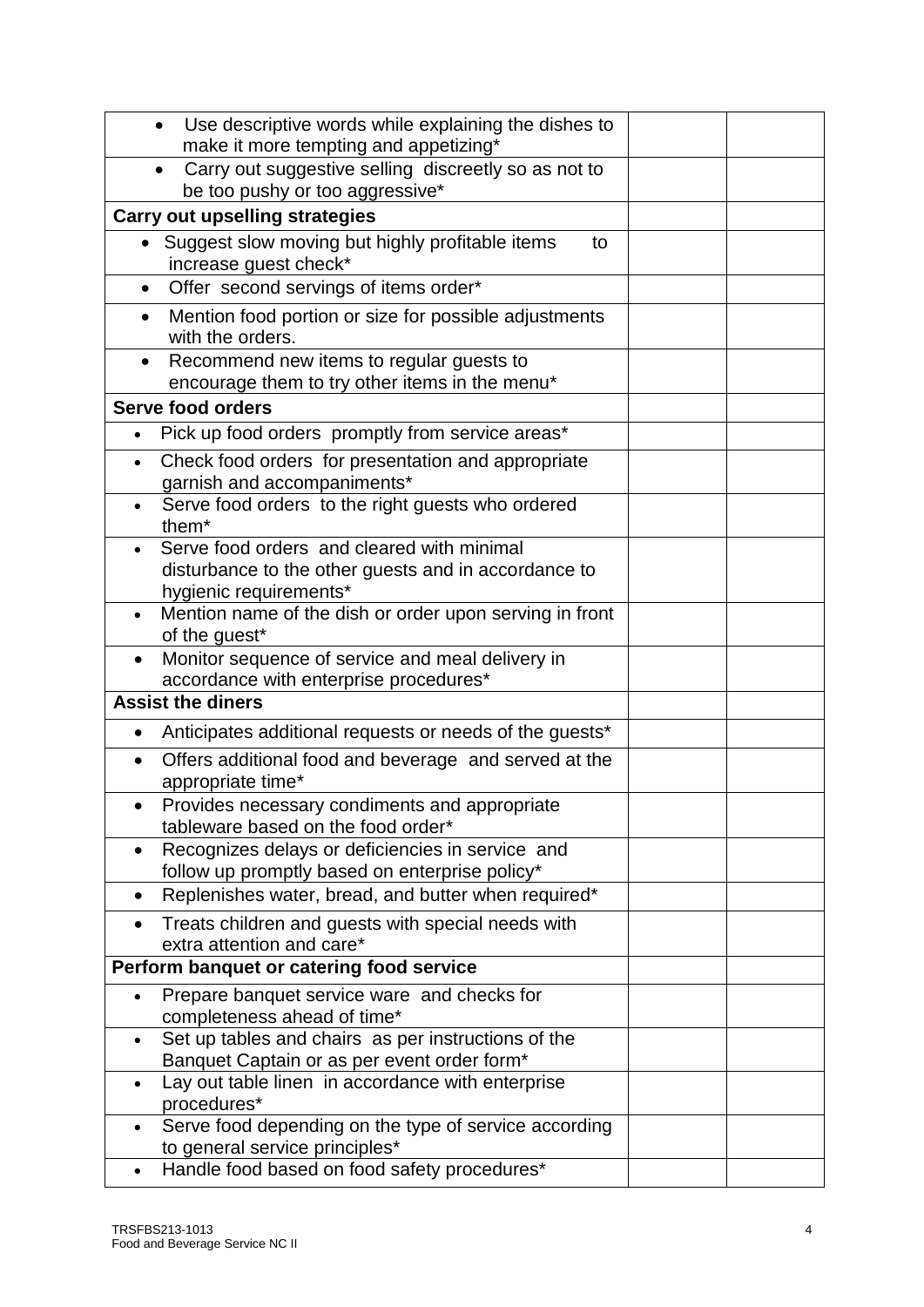| Ensure coordinated service of meal courses*<br>$\bullet$                                                    |  |
|-------------------------------------------------------------------------------------------------------------|--|
| Keep clean assigned areas in accordance with industry<br>procedure.                                         |  |
| Clear tables and dishes prepared to be brought for<br>$\bullet$<br>dishwashing after the event or function* |  |
| Provide information about the meal when guests<br>inquires about it*                                        |  |
| Note and monitor number of guests being served*                                                             |  |
| Serve beverage orders                                                                                       |  |
| Pick up beverage orders promptly from the bar*<br>$\bullet$                                                 |  |
| Check beverage orders for presentation and<br>appropriate garnishes*                                        |  |
| Serve beverages at appropriate times during meal<br>٠<br>time*                                              |  |
| Serve beverages efficiently according to established<br>$\bullet$<br>standards of service*                  |  |
| Serve beverages at the right temperature*                                                                   |  |
| Open wine for full bottle wine orders efficiently with<br>minimal disturbance to the other guests*          |  |
| Carry out wine service in accordance with<br>establishment procedures*                                      |  |
| Serve beverages with appropriate accompaniments*                                                            |  |
| Conclude food service and close down dining area                                                            |  |
| Remove soiled dishes when guests are finished with<br>the meal*                                             |  |
| Prepare and process bills accurately in coordination                                                        |  |
| with the cashier*                                                                                           |  |
| <b>Listen to the complaint</b>                                                                              |  |
| • Obtain the entire story or issue of concern from the<br>guest without interruption*                       |  |
| Note detail of the guest complaint or concern*                                                              |  |
| Give full attention to the complaining guest*                                                               |  |
| Paraphrase G\guest complaint to determine if the<br>concern is correctly understood*                        |  |
| Apologize to the guest                                                                                      |  |
| Offer sincere apology for the disservice*                                                                   |  |
| Show empathy to the guest to show genuine concern<br>$\bullet$<br>and consideration*                        |  |
| Avoid excuses or blaming others*<br>$\bullet$                                                               |  |
| Express gratitude to the guest for bringing the matter<br>$\bullet$<br>up for attention*                    |  |
| Take proper action on the complaint                                                                         |  |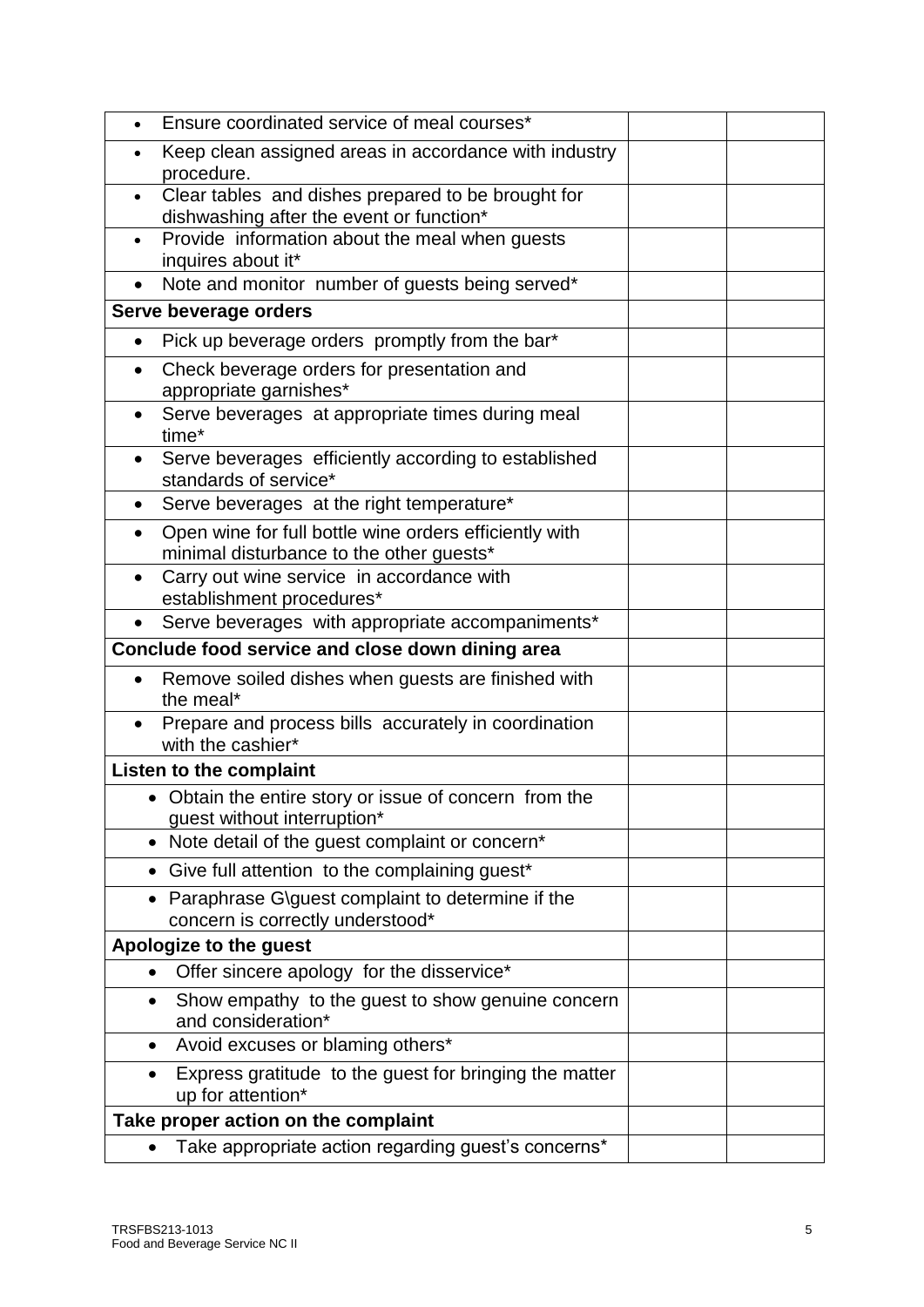| Inform the right person or department who can solve<br>the problem for proper action*                                                                                                                                          |       |  |
|--------------------------------------------------------------------------------------------------------------------------------------------------------------------------------------------------------------------------------|-------|--|
| Elevate or refer difficult situations or serious concerns<br>$\bullet$<br>to higher authority*                                                                                                                                 |       |  |
| Follow up on the problem to check whether it solved<br>$\bullet$<br>or not*                                                                                                                                                    |       |  |
| <b>Record complaint</b>                                                                                                                                                                                                        |       |  |
| Document complaint according to the<br>establishment standard procedures*                                                                                                                                                      |       |  |
| Recognize person concerned actions taken are<br>recorded*                                                                                                                                                                      |       |  |
| Collate log feedback received from quests.                                                                                                                                                                                     |       |  |
| I agree to undertake assessment in the knowledge that information gathered will only be<br>used for professional development purposes and can only be accessed by concerned<br>assessment personnel and my manager/supervisor. |       |  |
| <b>Candidate's Name and Signature:</b>                                                                                                                                                                                         | Date: |  |
|                                                                                                                                                                                                                                |       |  |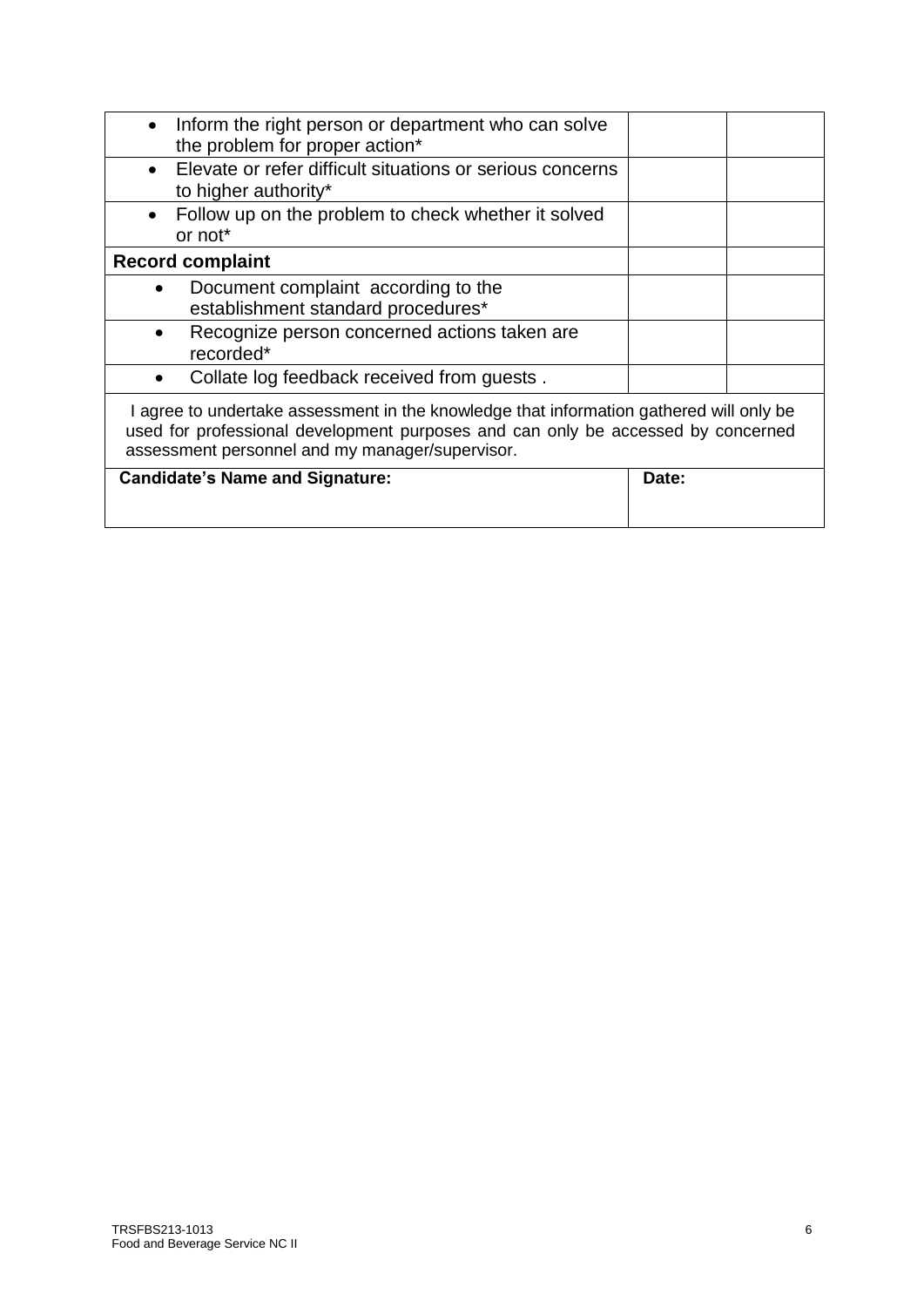| D<br>$T = 2000$<br>Reference. No. |  |  |  |  |  |  |  |  |  |  |  |  |  |  |  |
|-----------------------------------|--|--|--|--|--|--|--|--|--|--|--|--|--|--|--|
|-----------------------------------|--|--|--|--|--|--|--|--|--|--|--|--|--|--|--|

## **SELF-ASSESSMENT GUIDE**

| <b>FOOD AND BEVERAGE SERVICES NC II</b><br>Qualification |                                                                                                                                                           |            |           |  |
|----------------------------------------------------------|-----------------------------------------------------------------------------------------------------------------------------------------------------------|------------|-----------|--|
| Unit of Competency                                       | <b>PROVIDE ROOM SERVICE</b>                                                                                                                               |            |           |  |
| Unit of Competency                                       | <b>Provide Room Service</b>                                                                                                                               |            |           |  |
| Covered                                                  | <b>Receive and Handle Guest Concerns</b>                                                                                                                  |            |           |  |
| Instruction:<br>a.<br>b.<br>answer.                      | Read each of the questions in the left-hand column of the chart.<br>Place a check in the appropriate box opposite each question to indicate your          |            |           |  |
| Can I?                                                   |                                                                                                                                                           | <b>YES</b> | <b>NO</b> |  |
| Take room service orders properly                        |                                                                                                                                                           |            |           |  |
| $\bullet$<br>standards                                   | Answer telephone call promptly and courteously and<br>guest's name was checked and used throughout the<br>interaction in accordance with customer service |            |           |  |
| $\bullet$<br>techniques were used.                       | Clarify, repeat and check details of orders with<br>guests for accuracy and suggestive selling                                                            |            |           |  |
| $\bullet$                                                | Advise guests approximate time of delivery                                                                                                                |            |           |  |
| $\bullet$<br>and procedures                              | Record and check room food orders with relevant<br>information in accordance with establishment policy                                                    |            |           |  |
| $\bullet$<br>doorknob dockets.                           | Interpret accurately room service orders received from                                                                                                    |            |           |  |
| $\bullet$<br>location for preparation.                   | Transfer orders promptly and relayed to appropriate                                                                                                       |            |           |  |
| Set up trays and trolleys                                |                                                                                                                                                           |            |           |  |
| $\bullet$                                                | Prepare room service equipment and supplies in<br>accordance with establishment procedures.                                                               |            |           |  |
| $\bullet$                                                | Select and check proper room service equipment and<br>supplies for cleanliness and condition.                                                             |            |           |  |
| $\bullet$                                                | Set up trays and trolleys keeping in mind balance,<br>safety and attractiveness.                                                                          |            |           |  |
| $\bullet$                                                | Set up room service trays or trolleys according to the<br>food and beverage ordered                                                                       |            |           |  |
| $\bullet$                                                | Check orders before leaving the kitchen for delivery.                                                                                                     |            |           |  |
| $\bullet$                                                | Cover food items during transportation to the room.                                                                                                       |            |           |  |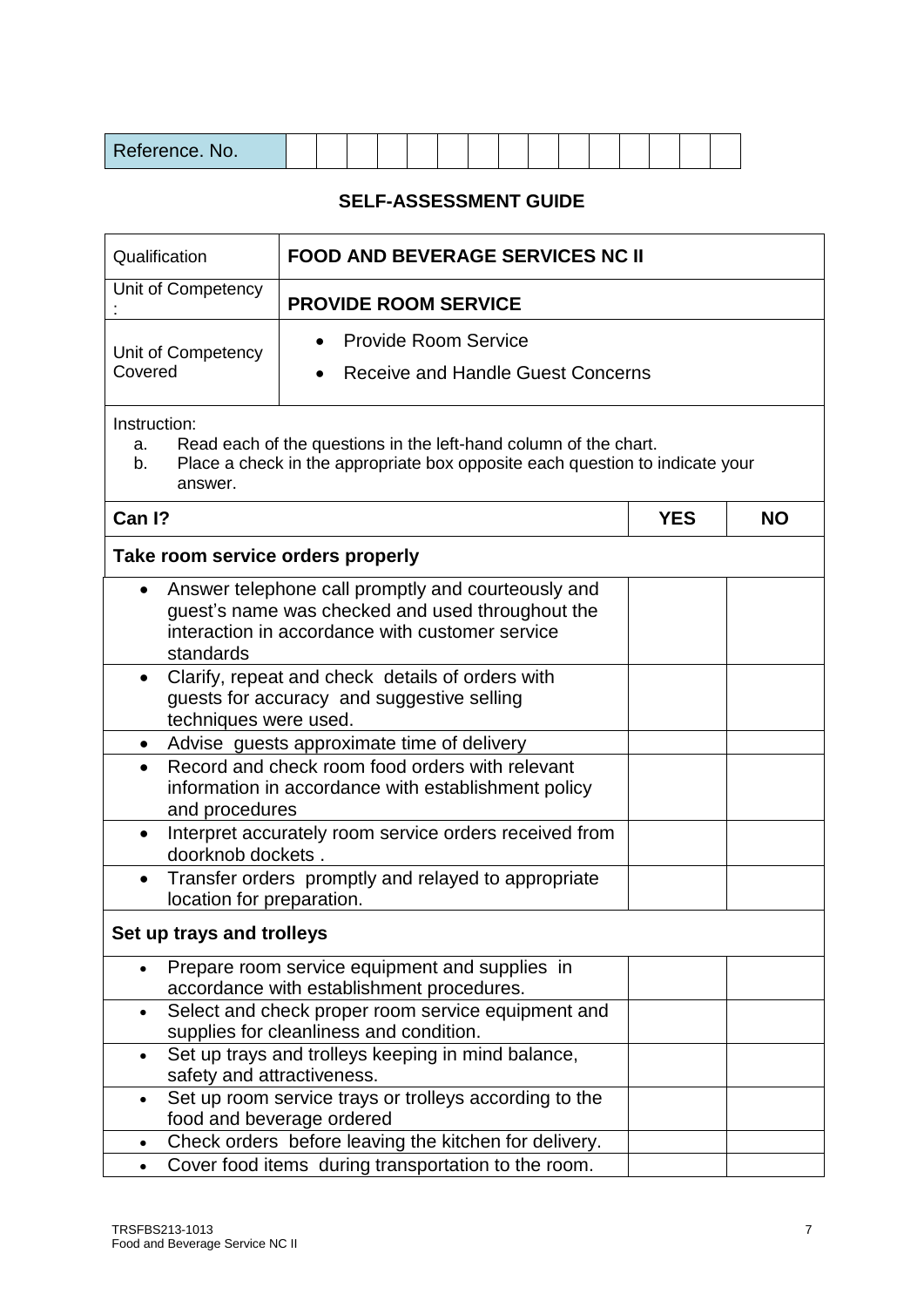|           | Deliver food orders must be on time desired by the                                      |  |
|-----------|-----------------------------------------------------------------------------------------|--|
|           | guest                                                                                   |  |
|           | Present and serve food and beverage orders to guests                                    |  |
| $\bullet$ | Verify guest's name on the bill before announcing the                                   |  |
|           | staff's presence outside the door.                                                      |  |
| $\bullet$ | Greet guests politely in accordance with the                                            |  |
|           | establishment's service procedures                                                      |  |
| $\bullet$ | Ask guests where they want the tray or trolley position<br>Service is fast and discrete |  |
|           | Clear away room service equipment                                                       |  |
|           |                                                                                         |  |
| $\bullet$ | Explain procedure to take away the tray or trolley                                      |  |
|           | when the guests have finished their meal.                                               |  |
|           | Check floors and cleared in accordance with                                             |  |
|           | establishment policy and guidelines.<br>Clear dirty trays in accordance with the        |  |
|           | establishment's procedure.                                                              |  |
|           | Clean trays and trolleys and returned to the room                                       |  |
|           | service area.                                                                           |  |
|           | <b>Listen to the complaint</b>                                                          |  |
|           | • Obtain the entire story or issue of concern from the                                  |  |
|           | guest without interruption*                                                             |  |
|           | • Note detail of the guest complaint or concern*                                        |  |
|           | • Give full attention to the complaining guest*                                         |  |
|           | • Paraphrase G\guest complaint to determine if the<br>concern is correctly understood*  |  |
|           | Apologize to the guest                                                                  |  |
| $\bullet$ | Offer sincere apology for the disservice*                                               |  |
|           | Show empathy to the guest to show genuine concern<br>and consideration*                 |  |
| $\bullet$ | Avoid excuses or blaming others*                                                        |  |
| $\bullet$ | Express gratitude to the guest for bringing the matter                                  |  |
|           | up for attention*                                                                       |  |
|           | Take proper action on the complaint                                                     |  |
| $\bullet$ | Take appropriate action regarding guest's concerns*                                     |  |
| $\bullet$ | Inform the right person or department who can solve<br>the problem for proper action*   |  |
|           | Elevate or refer difficult situations or serious concerns<br>to higher authority*       |  |
|           | Follow up on the problem to check whether it solved<br>or not*                          |  |
|           | <b>Record complaint</b>                                                                 |  |
|           | Document complaint according to the<br>establishment standard procedures*               |  |
|           |                                                                                         |  |